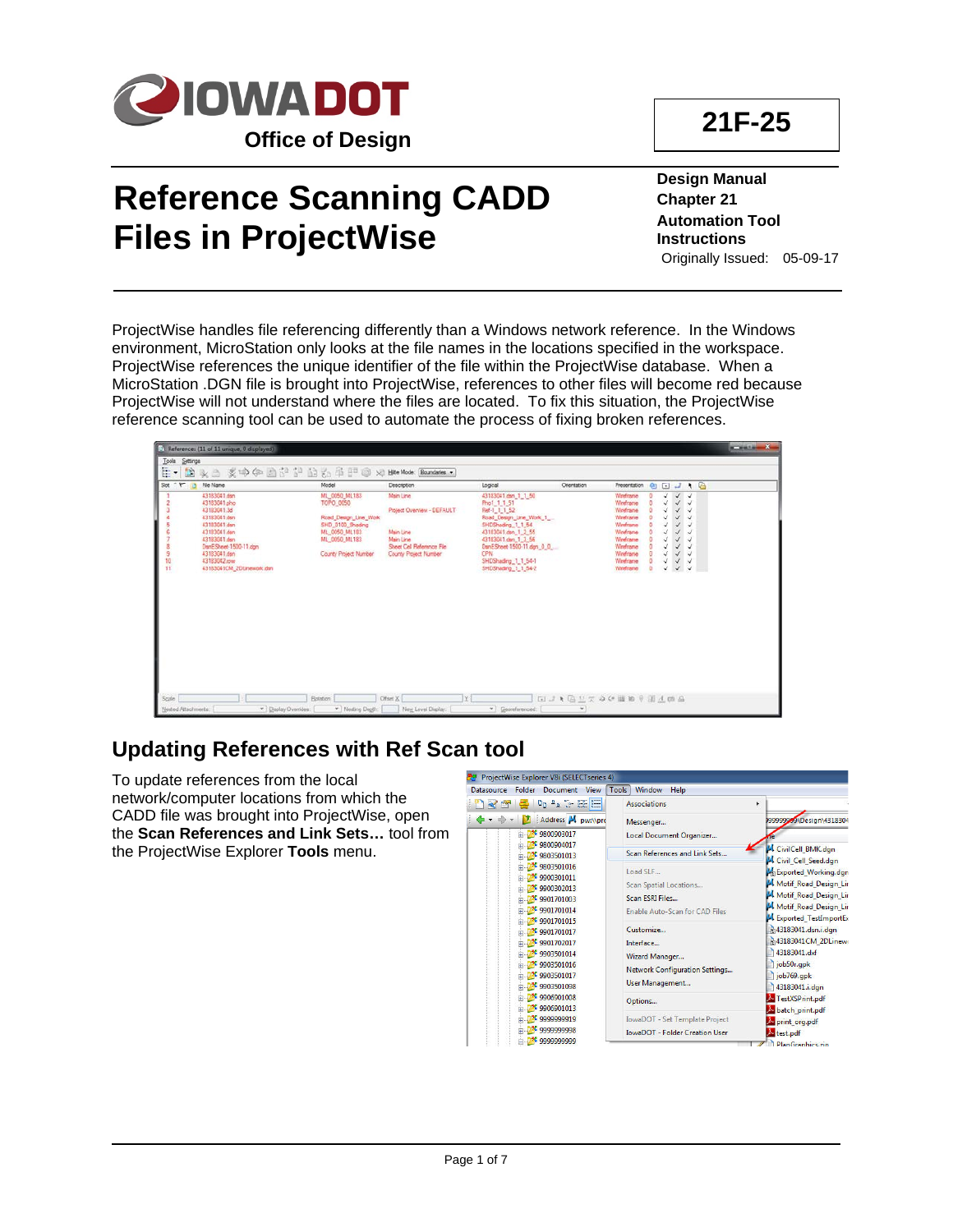*Click* on the **Next** button to start the process.



Ensure the options for **Scan for master and references documents** and **Scan for DGN Link Sets** are toggled on and *Click* the **Next** button.

| <b>Specify Scan Options</b><br>Specify the objects you want to scan for: reference documents and/or link sets. |  |
|----------------------------------------------------------------------------------------------------------------|--|
| Select the objects you want to scan for.                                                                       |  |
| Scan for master and referenced documents                                                                       |  |
| Scan for DGN Link Sets                                                                                         |  |
|                                                                                                                |  |
|                                                                                                                |  |
|                                                                                                                |  |
|                                                                                                                |  |
|                                                                                                                |  |
|                                                                                                                |  |
|                                                                                                                |  |
|                                                                                                                |  |
|                                                                                                                |  |
|                                                                                                                |  |
|                                                                                                                |  |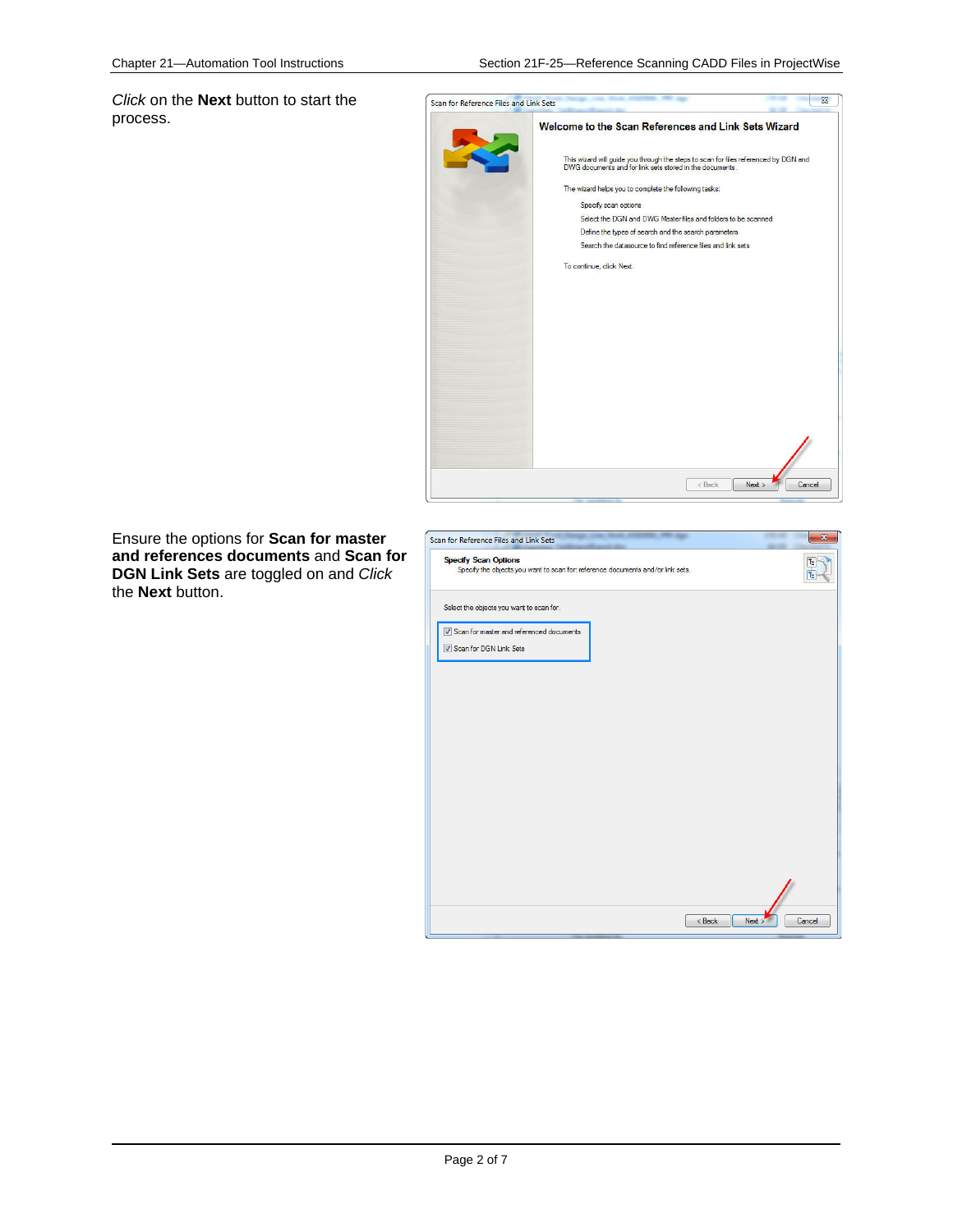Select the folder (red arrow) or individual file(s) (blue arrow) to scan. The image on the right shows a single file being scanned. When scanning an entire folder, every MicroStation file within the folder will have the reference scan tool run on them. After selecting the files/folders to be scanned *Click* the **Next** button.



Nothing needs to be toggled or changed on this screen. *Click* the **Next** button to continue.

|        | <b>Master Folder Settings</b><br>Set the options to scan subfolders and the application type. |  |
|--------|-----------------------------------------------------------------------------------------------|--|
|        | Place a check in the box next to a folder to search its subfolders for master files           |  |
|        | <b>Folder Name</b>                                                                            |  |
|        |                                                                                               |  |
|        |                                                                                               |  |
|        |                                                                                               |  |
|        |                                                                                               |  |
|        |                                                                                               |  |
|        |                                                                                               |  |
|        |                                                                                               |  |
|        |                                                                                               |  |
|        | Select the desired Application Types to filter the list of master files to be scanned         |  |
|        | <b>Application</b>                                                                            |  |
|        | <b>Acrobat PDF</b>                                                                            |  |
|        | AutoCAD                                                                                       |  |
|        | Autodesk Revit                                                                                |  |
|        | Batchplot                                                                                     |  |
| F      |                                                                                               |  |
| П      | <b>BCM MicroStation</b>                                                                       |  |
|        | <b>Bentley Architecture</b>                                                                   |  |
| n<br>F | Bentley Building Electrical Systems (US)                                                      |  |
|        | <b>Bentley Building Mechanical Systems</b>                                                    |  |
|        | <b>Bentley Building Suite</b>                                                                 |  |
| Ħ      | <b>Bentley CivilStorm</b><br>Deadlers Onlyworkhausen                                          |  |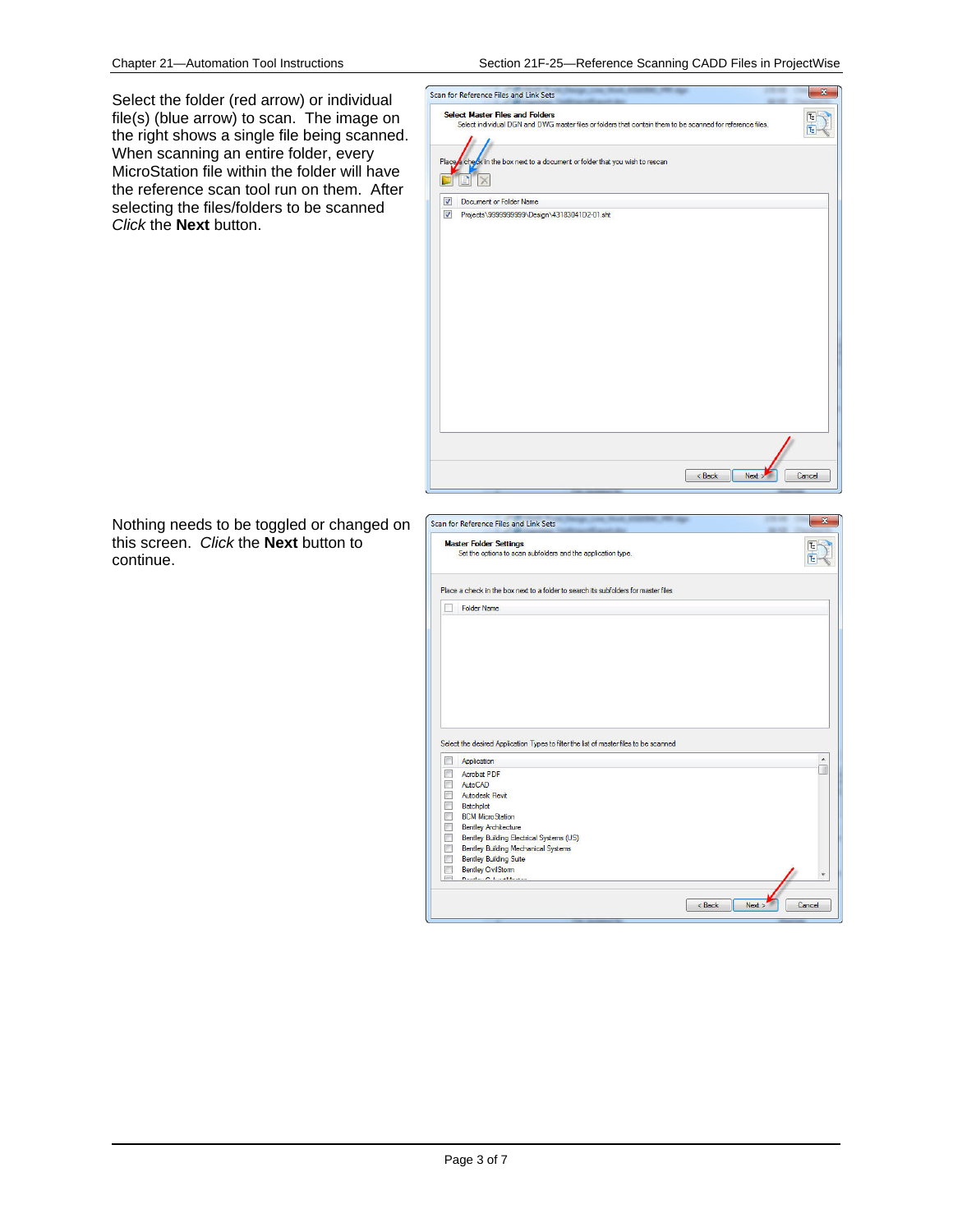Chapter 21—Automation Tool Instructions Section 21F-25—Reference Scanning CADD Files in ProjectWise

*Click* on the folder icon (blue arrow) to select the folders in which reference files are located within ProjectWise. **Enable Proximity Search** option should be toggled on.

For any Road Design sheet file(s), the following two folders (other offices may have different folders) should always be first in the order:

pw:\\projectwise.dot.int.lan:PWMain\Docum ents\Standards\RoadDesign\Microstation\S eedFiles\

pw:\\projectwise.dot.int.lan:PWMain\Docum ents\Standards\RoadDesign\Civil\Sheeting\

After the standards folders are put into the list, the next folder will always be the folder in which the file(s) being scanned resides (The Design folder in this example).

After the location of the scanned file(s) is selected, all folders within the project

|                                                                                                                                                                     | <b>Reference File Priority Search Options</b><br>Select the folders in which to look for reference files. Folders will be searched in the order in which they appear.                     |                  |  |  |  |  |  |
|---------------------------------------------------------------------------------------------------------------------------------------------------------------------|-------------------------------------------------------------------------------------------------------------------------------------------------------------------------------------------|------------------|--|--|--|--|--|
| $\blacktriangledown$<br>$\overline{\mathcal{L}}$                                                                                                                    | Check the box to search subfolders for references<br>V Enable Priority Search<br><b>Folder Name</b><br>Standards\RoadDesign\Microstation\SeedFiles                                        |                  |  |  |  |  |  |
| $\overline{\mathcal{L}}$<br>$\overline{\mathcal{L}}$<br>$\overline{\mathbf{v}}$<br>$\overline{\mathcal{J}}$<br>$\overline{\mathcal{L}}$<br>$\overline{\mathcal{L}}$ | Standards\RoadDesign\Civil\Sheeting<br>Projects\9999999999\Design<br>Projects\9999999999\Photo<br>Projects\9999999999\PrelimSurvey<br>Projects\9999999999\ROW<br>Projects\999999999\Soils | $\triangle$<br>v |  |  |  |  |  |
| $\overline{J}$                                                                                                                                                      | Projects\9999999999\BRPrelim                                                                                                                                                              |                  |  |  |  |  |  |
|                                                                                                                                                                     |                                                                                                                                                                                           |                  |  |  |  |  |  |
|                                                                                                                                                                     |                                                                                                                                                                                           |                  |  |  |  |  |  |
|                                                                                                                                                                     | < Back<br>Next                                                                                                                                                                            | Cancel           |  |  |  |  |  |

directory that contain references for the file(s) should be included (Photo, PrelimSurvey, ROW, Soils, and BRPrelim in this example).

The order in which folders are sorted is important. The tool fixes a reference with the first file it finds in the folders that has the same referenced file name. If a file of the same name resides in both the Design folder and the Soils folder, for example, you may want the file in the Design folder to be referenced, but not the file from the Soils folder. For this example, the Design folder would need to be higher up in the order to ensure the file within the Design folder is correctly referenced and not the file of the same name from the Soils folder.

Once the folders are selected and correctly ordered, *Click* on the **Next** button (red arrow above) to continue.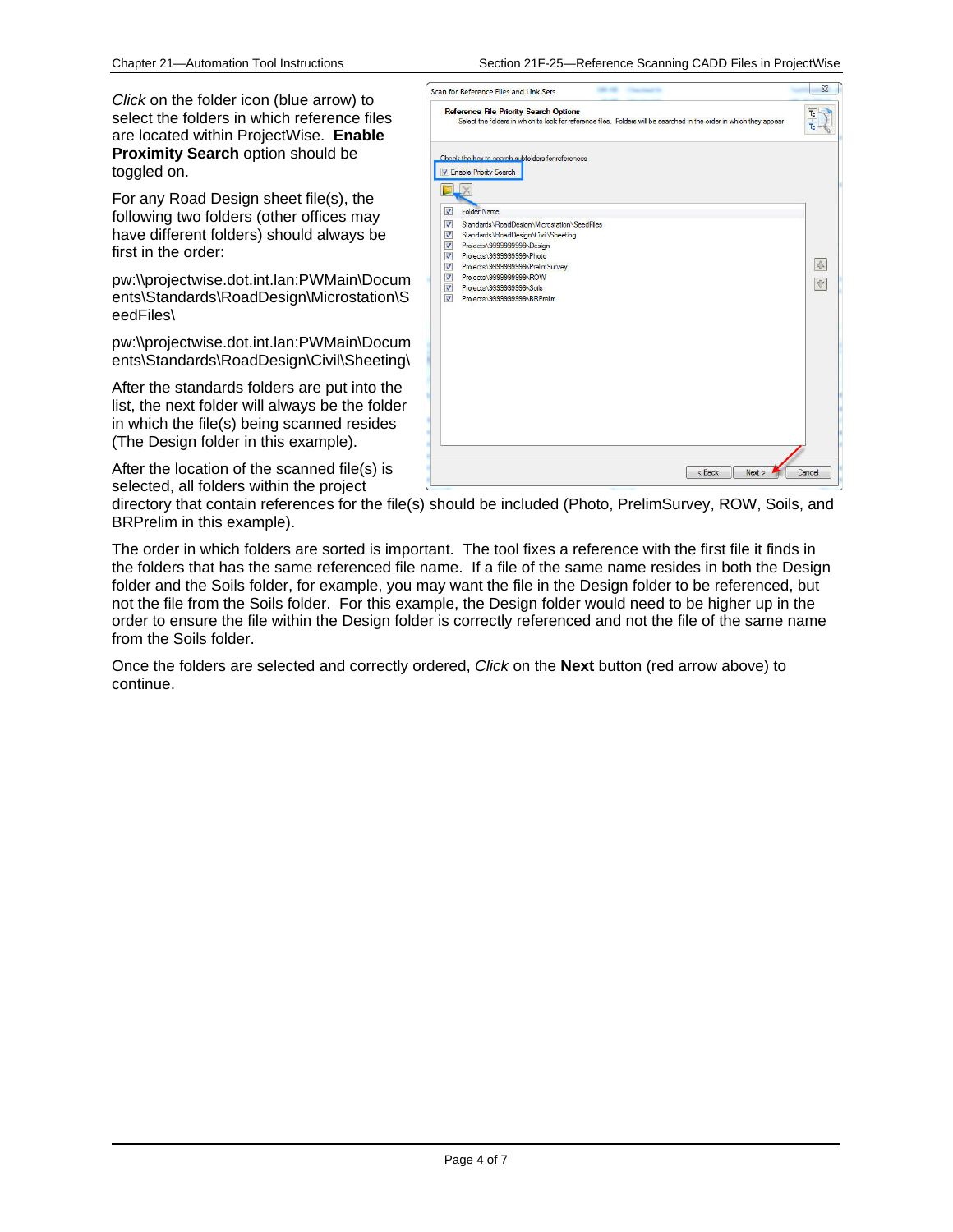On this screen ensure **Enable Proximity Search** is unchecked and *Click* on the **Next** button to continue.



Select a location to save the log file of the reference scan by *clicking* on the **Browse** button (blue arrow).

After selecting a location for the log file *Click* the **Next** button (red arrow) to continue.

| Scan for Reference Files and Link Sets                                                                                                     | $\mathbf{x}$<br><b>Charles Card</b> |
|--------------------------------------------------------------------------------------------------------------------------------------------|-------------------------------------|
| <b>Reference File Search Options</b><br>Set the order in which to apply the configured searches and specify the log file name, if desired. |                                     |
| Search Order                                                                                                                               |                                     |
| Priority Only                                                                                                                              |                                     |
| Log File Name                                                                                                                              |                                     |
| C:\Users\thamski\Desktop\scanrefs.log                                                                                                      | <b>Browse</b>                       |
|                                                                                                                                            |                                     |
|                                                                                                                                            | $<$ Back<br>Cancel<br>Next >        |
|                                                                                                                                            |                                     |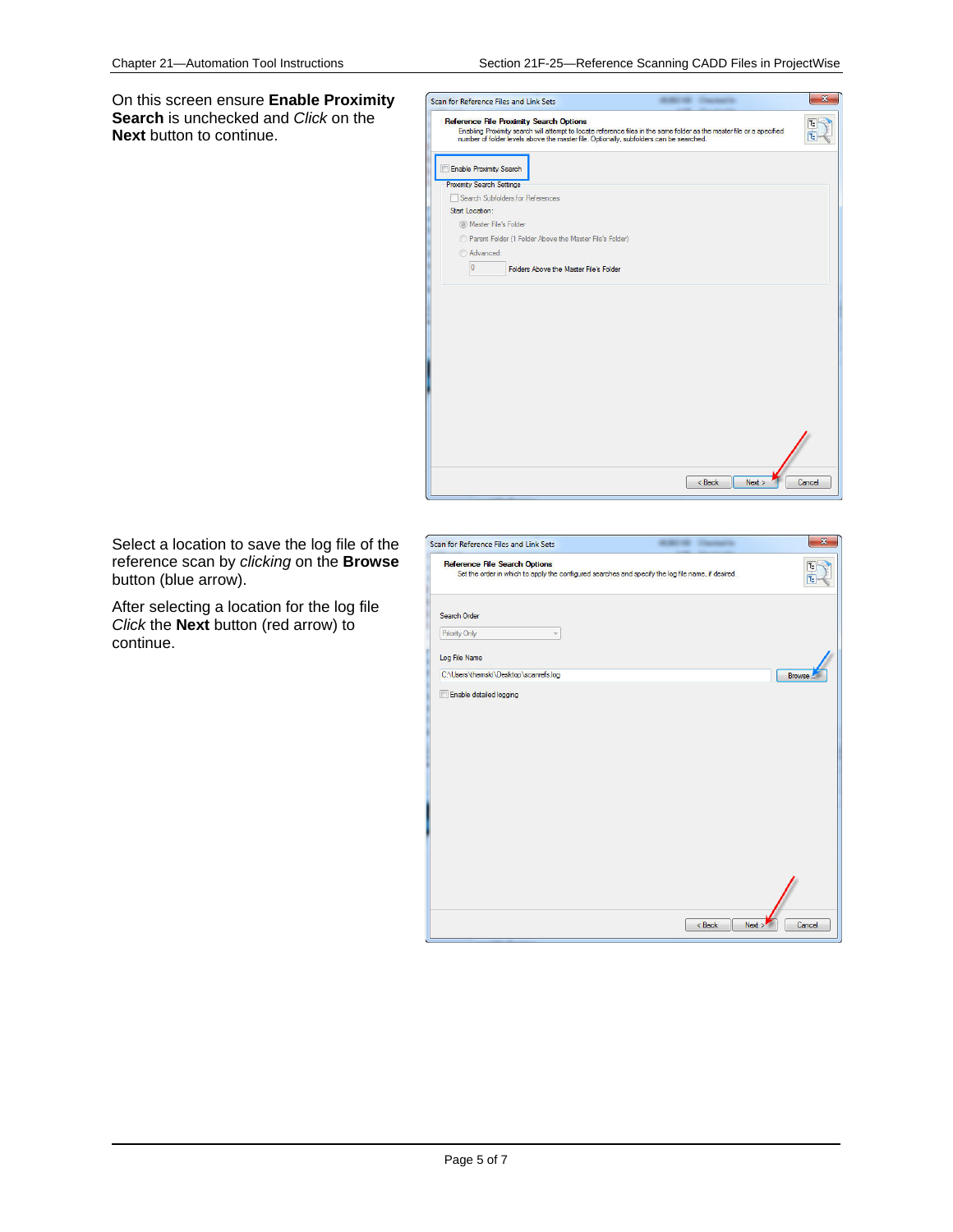Chapter 21—Automation Tool Instructions Section 21F-25—Reference Scanning CADD Files in ProjectWise

*Click* on the **Scan** button to initiate the tool.



After the tool has finished, it will give you information on the scan including the duration to complete, number of successful resolutions, etc. You can open the log file by *Clicking* on the **View Log** button or *Click* the **Close** button to exit the tool.

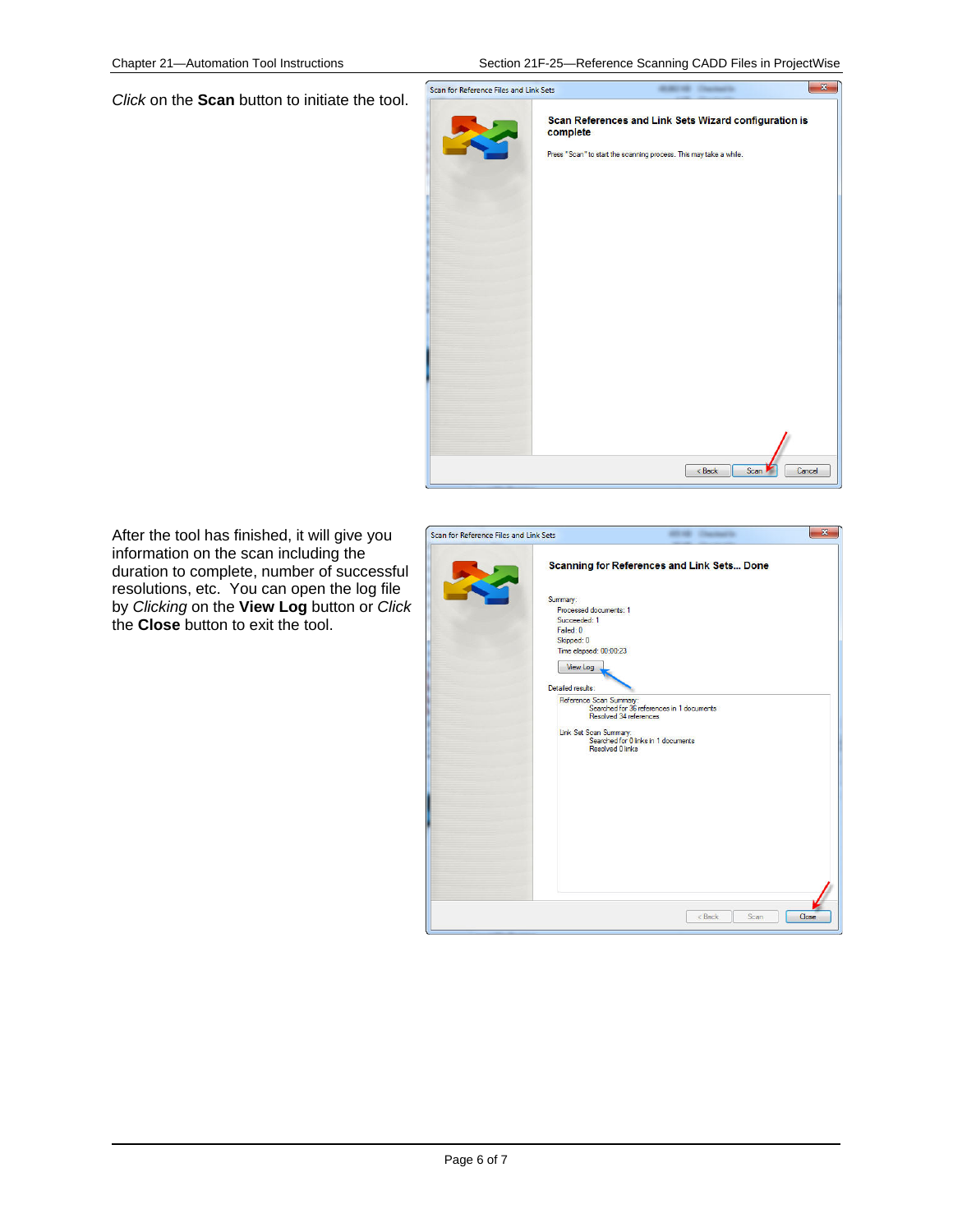After completing the reference scan of the file(s), reopen the files to ensure that all references have been fixed. References to PW locations will show up with the prefix "**PW\_WORKDIR:"**. Ensuring all references have this prefix ensures your reference scan was properly executed.

|                       |                | [5] References (11 of 11 unique, 11 displayed).                                                                                                                                                                                                                                                                                                                                                                |                                                                                                                                                                                                                    |                                                                                                                         |                                                                                                                                                                                                                                     |                 |                                                                                                                                   |                            |                                   |                                                                                   |                                                                   | <b>SCHOOL COMPANY</b>                                                 |  |
|-----------------------|----------------|----------------------------------------------------------------------------------------------------------------------------------------------------------------------------------------------------------------------------------------------------------------------------------------------------------------------------------------------------------------------------------------------------------------|--------------------------------------------------------------------------------------------------------------------------------------------------------------------------------------------------------------------|-------------------------------------------------------------------------------------------------------------------------|-------------------------------------------------------------------------------------------------------------------------------------------------------------------------------------------------------------------------------------|-----------------|-----------------------------------------------------------------------------------------------------------------------------------|----------------------------|-----------------------------------|-----------------------------------------------------------------------------------|-------------------------------------------------------------------|-----------------------------------------------------------------------|--|
| Tools<br>臣。           | Settings<br>餘  | 文中午面的第三位元年严白<br>$\mathbf{X}$                                                                                                                                                                                                                                                                                                                                                                                   |                                                                                                                                                                                                                    | XI Hite Mode: Boundaries                                                                                                |                                                                                                                                                                                                                                     |                 |                                                                                                                                   |                            |                                   |                                                                                   |                                                                   |                                                                       |  |
| $\sim$ $\sim$<br>Slot | -15            | File Name                                                                                                                                                                                                                                                                                                                                                                                                      | Model                                                                                                                                                                                                              | Description                                                                                                             | Logical                                                                                                                                                                                                                             | Onentation      |                                                                                                                                   | Presentation Visible Edges |                                   | 4 回                                                                               |                                                                   | $J + G$                                                               |  |
| s<br>10<br>11         |                | PW_WORKDIR.d0470814\43183041.den<br>PW_WORKDIR.d0470839\43183041.php<br>PW_WORKDIR:d0470814\43183041.3d<br>PW_WORKDIR.d0470814\43183041.den<br>PW_WORKDIR.d0470814\43183041.den<br>PW_WORKDIR:d0470814\43183041.dsn<br>PW_WORKDIR:d0470814\43183041.dsn<br>PW_WORKDIR.dms0\DsnESheet-1500-11.dgn<br>PW_WORKDIR:d0470814\43183041.dsn<br>PW_WORKDIR:d0470839\43183042.row<br>PW_WORKDI\43183041CM_2DLnework.dsn | ML 0050 ML183<br>TOPO_0050<br>Project Overview<br>Road Design Line Work<br>SHD 0100 Shading<br>ML 0050 ML183<br>ML 0050 ML183<br>Default<br>County Project Number<br>English ROW file (Lavout)<br>Project Overview | Main Line<br>Project Overview - DEFAULT<br>Main Line<br>Main Line<br>Sheet Cell Reference File<br>County Project Number | 43183041.den 1 1 50<br>Pho1_1_1_51<br>Ref-1 1 1 52<br>Road_Design_Line_Work_1_<br>SHDShading_1_1_54<br>43183041 dsn 1 2 55<br>43183041.dsn 1 3 56<br>DanESheet-1500-11.dgn 0 0<br>CPN<br>SHDShading 1 1 54-1<br>SHDShading 1 1 54-2 |                 | Wireframe<br>Weeframe<br>Wreframe<br>Wreframe<br>Westcane<br>Weeframe<br>Wreframe<br>Wreframe<br>Wreframe<br>Wreframe<br>Wreframe | Dynamic<br>Dynamic         | Ü<br>ó<br>o<br>$\alpha$<br>٥<br>ö | J.<br>$\checkmark$<br>¥.<br>s<br>↙<br>√<br>√<br>v<br>$\checkmark$<br>$\checkmark$ | $\sqrt{}$<br>√<br>√<br>√<br>J<br>√<br>√<br>V<br>¥<br>$\checkmark$ | √<br>$\checkmark$<br>√<br>s<br>$\checkmark$<br>∢<br>$\checkmark$<br>x |  |
|                       | Scale 1.000000 | 1,000000                                                                                                                                                                                                                                                                                                                                                                                                       | Rotation 00'00'00"                                                                                                                                                                                                 | Offset X 0.0000                                                                                                         | Y 0.0000                                                                                                                                                                                                                            | □→利因出策→←国的→国风中行 |                                                                                                                                   |                            |                                   |                                                                                   |                                                                   |                                                                       |  |